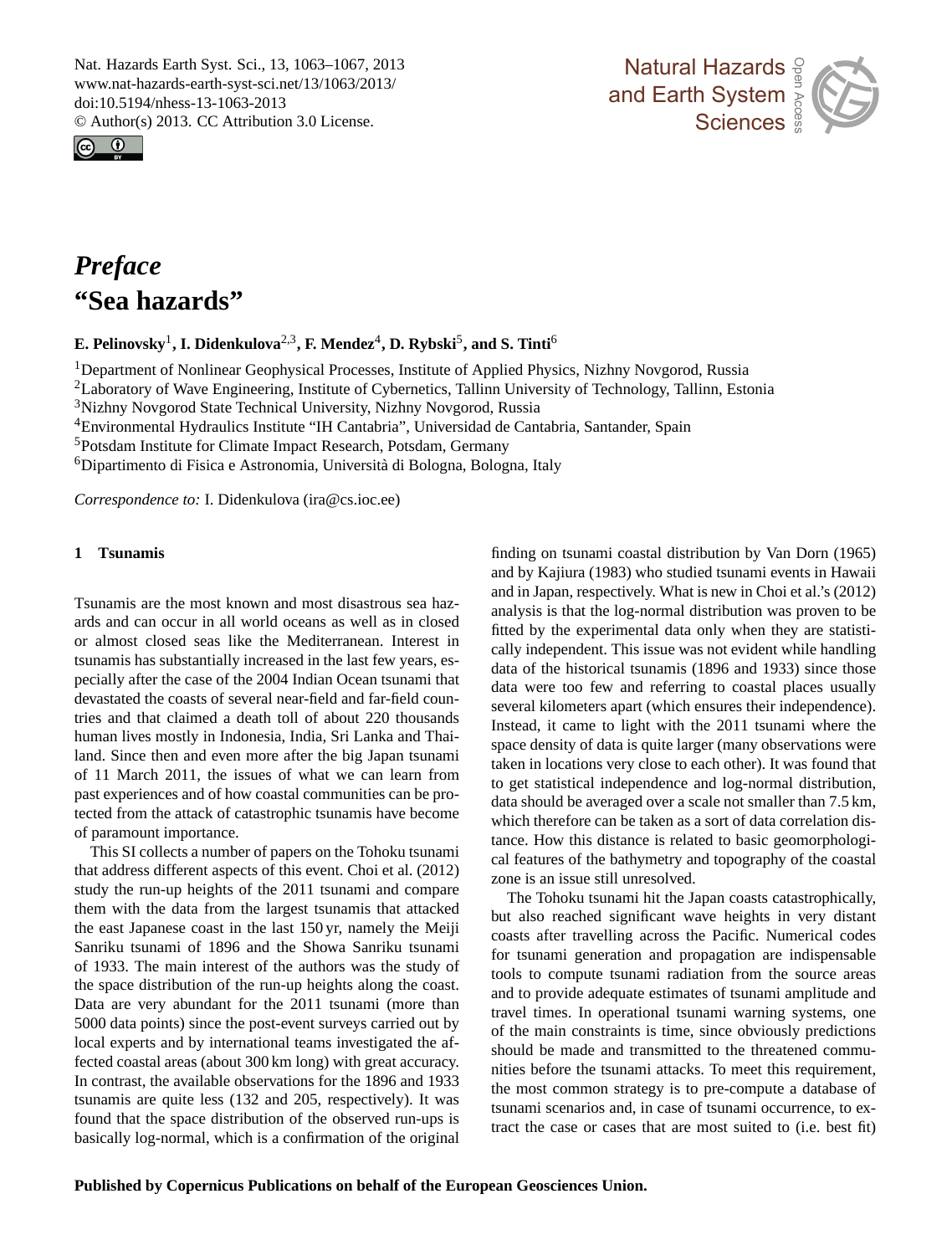the data from the monitoring networks. This strategy is motivated by the fact that tsunami simulations are usually very time-consuming and there would be no time to run simulations under an impending tsunami. Popinet (2012) argues that adaptive codes can be used instead of fixed-grid numerical codes to cut down the computation time significantly even for propagation over large oceanic areas, which can possibly allow also real-time computations. Indeed Popinet uses an adaptive quadtree-based discretization algorithm to densify cells where it is dynamically needed, i.e. depending on the characteristics of the tsunami waves, which reduces the total number of grid cells and hence of the required mathematical operations. Whereas the computational cost of typical nonflexible tsunami codes increases by a factor of 4 when the grid resolution doubles, adaptive methods tend to confine the cost increase to a factor of 2.60–2.65 (Popinet, 2011), which is a remarkable advantage. The application of this code to the Tohoku tsunami propagation in the near-field (with 250 m resolution during flooding) and over long oceanic distances (where cells size can be as big as 250 km) also provides results in satisfactory agreement with the observations as regards inundation on the Japan coasts and DART buoy records in the far-field.

As already noted above, data for the 2011 Japan tsunami are very abundant and indeed this is the tsunami event with the largest base of data recorded in the whole tsunami history, including coastal tide gauge and offshore buoy records. Bressan and Tinti (2012) analyzed as many as 123 records of tide gauges from most of the countries of the Pacific ocean to study tsunami changes in coastal waters and to test the performance of the tsunami detection algorithm called TEDA: this is devised for real-time detection and is the combination of two threshold algorithms one based on time gradient and the other on an elaborated amplitude of the sea level records (see Bressan and Tinti, 2011, for a detailed description). As regards the TEDA performance, the authors were able to show that the application of the algorithm would have recognized the tsunami quite soon after its arrival in most of the records, typically within the first few minutes corresponding to the first quarter of period, with the exception of records where the tsunami was quite weak, less than 10 cm, since here it was mostly missed (for complete TEDA statistics refer to the quoted paper). Interestingly, on analyzing tsunami first arrivals these authors showed that, despite that the tsunami propagation was rather complex and, as expected, governed by the ocean bottom irregular bathymetry, first arrivals turned out to be well aligned on a distance-time graph with a few exceptions, and with a very small spread, which suggests a constant-speed propagation of the tsunami across the Pacific with phase velocity approximately equal to 206 m s<sup>-1</sup> corresponding to an average ocean depth of 4330 m (see Fig. 2 of their paper). One more interesting feature is that recorded periods change from one place to the other, but for most cases they range between 20–60 min with some outliers that exceed 100 and even 150 min. As for the recorded heights, Bressan and Tinti noted that, though the highest values were measured in the Japanese stations (close to the source; notice however that the tide gauges were destroyed and their data went lost), there is no clear decrease of the tsunami height with distance and very large heights (in excess of 2 m) were measured in some of the Hawaiian and of Chilean stations.

Regional tsunami warning systems worldwide are today based on first reaction to large earthquakes. Though in general warning operations are quite complex and though different procedures are established and followed by different warning systems, the starting point of the operational protocol is quite standard for most of them: i.e. the first decision on tsunami occurrence is based on seismic data, more specifically on the earthquake magnitude and hypocentral location, since these determinations can be made in a few minutes (less than 2–3 min) with the present level of technology by using seismic networks and seismic processing procedure of standard quality. Practically, a decision matrix is defined in a way that, on entering earthquake magnitude, hypocentral depth and epicentral distance from the coast, it provides the alert level for the countries in the area covered by the warning center. This first raw-decision bulletin can be later updated as a consequence of more sophisticated analyses made possible by the availability of more data. This strategy has also been defined and approved in the European region, i.e. the last region in the world where tsunami warning centers have been established and have started to be operational. Here, the coordination body of the tsunami warning systems, called ICG/NEAMTWS (Intergovernmental Coordination Group for the North-East Atlantic and Mediterranean Tsunami Warning System), operating in the frame of the IOC (Intergovernmental Oceanographic Commission) within UNESCO, has adopted a specific decision matrix for the entire Mediterranean. Tinti et al. (2012), taking advantage of recent studies revising the Italian seismicity and large earthquakes, and the available tsunami catalogue for the Italian seas (Tinti et al., 2004), studied the predictive efficiency of the decision matrix by applying it retrospectively to the last four centuries of the Italian seismic history, i.e. in the time span when the datasets can be considered complete. They found that this matrix produces quite unsatisfactory results since only in 45–55 % of cases the action prescribed by the matrix is adequate, overestimation takes place in 37 % of cases and underestimation in the rest. The reasons for this failure are partly due to specific local causes and partly to more general ones. The most obvious deficiency is related to the fact that the decision matrix strategy assumes that a tsunami can be generated only as the effect of an earthquake, discarding therefore tsunamis generated by aseismic or seismically-induced landslides and also tsunamis induced by volcanic activity, the latter being comparatively higher in Italy than in several other Euro-Mediterranean areas and being responsible of a number of tsunamis, including the last tsunami event that occurred in Italy in 2002 (Tinti et al., 2006).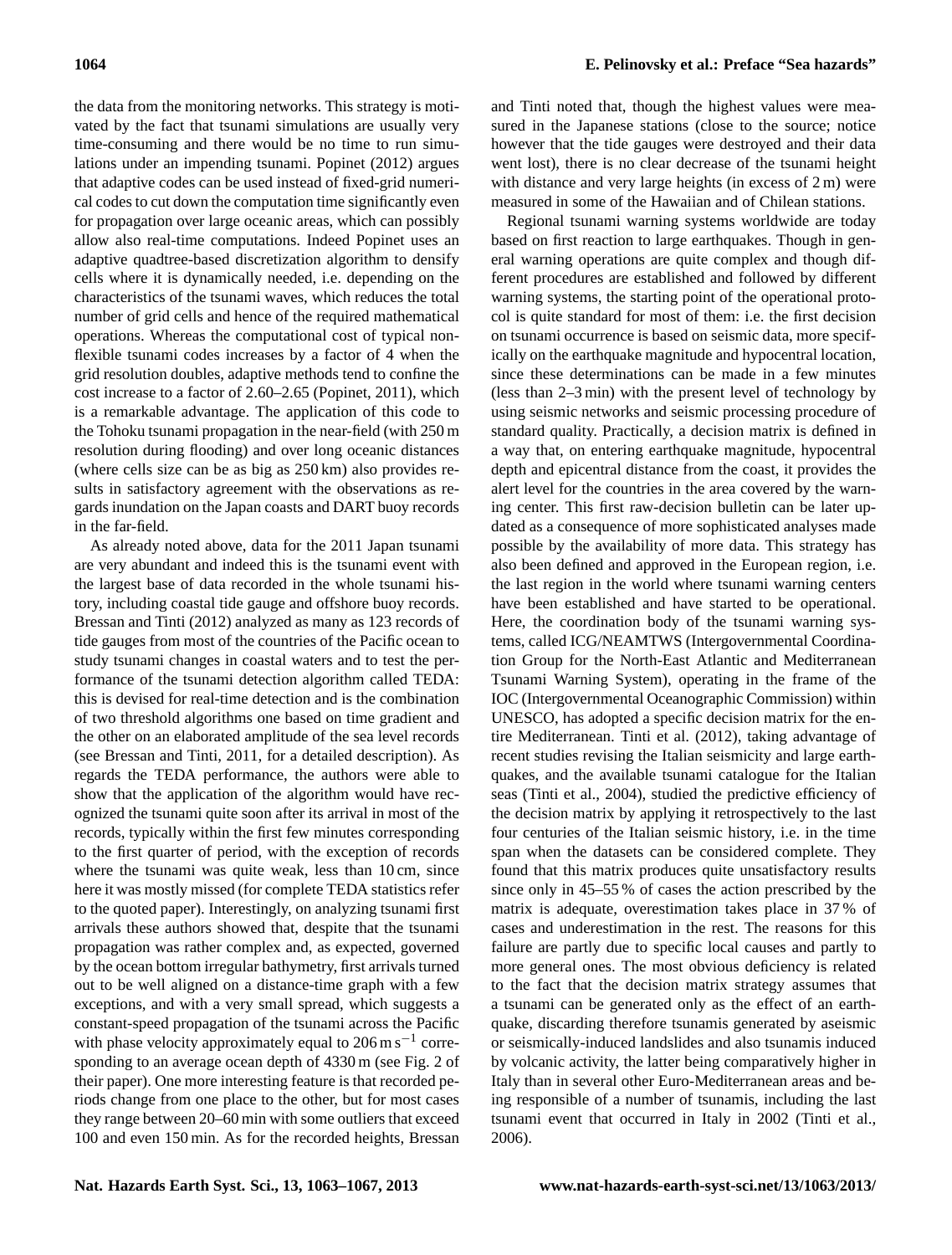# **E. Pelinovsky et al.: Preface "Sea hazards" 1065**

An important development in tsunami early warning systems in the last years has been a move towards the near-field monitoring system, which has been achieved also through the introduction of platforms handling several types of sensors and resulted in more complex warning system architectures. This has been realized for instance in the German Indonesian Tsunami Early Warning System in the Indian Ocean, called GITEWS. A modern state of tsunami warning systems, the direction of their development and future challenges are discussed in Wächter et al. (2012). In particular, it is suggested that the use of Web 2.0 "unconventional" sensor systems, such as Twitter messages, YouTube videos and RSS feeds can be a promising approach for the development of tsunami early warning systems, which provides rapid in situ crowdsourced measurement of the ongoing event.

Since tsunami assessments and forecasts use the information on historical tsunamis (e.g. information about potential tsunamigenic sources, inundation distance, frequency of tsunami occurrence), there is a constant need to improve our knowledge about the historical tsunami records. The relative rarity of tsunami phenomena suggests that for a better understanding it is important to pay attention to all available sources of information about tsunamis, including information about small-scale and "not traditional" tsunamilike events. In this SI an example of these studies is given by Marchenko et al. (2012) who observed a tsunami wave near the glacier front of the Temple Fjord (in the Spitsbergen island, Svalbard archipelago, Norway) infragravity that was probably generated by the glacier motion. This mechanism is similar to tsunami generation by landslides. The tsunami was generated under sea ice and caused its vertical displacement by approximately 30 cm. The authors describe their measurement campaign and the characteristic parameters of the observed wave.

Another possibility to enrich the knowledge of historical tsunamis and also to find new evidence of unknown tsunami events is the geological identification and dating of tsunamis of the past, the so-called paleotsunamis. These approaches allow to extend back the tsunami record up to several millennia. In this SI De Martini et al. (2012) present geological evidence for paleotsunamis along eastern Sicily, Italy. By combining geological information (38 paleotsunami deposits from fine sand layers to boulders collected at 11 sites) with historical data, they reconstruct a unique history of tsunami inundations. As a result, three local unknown tsunamis in the Augusta Bay area have been recognised. Two of them occurred during the first millennium BC and another one in the age interval 650–770 AD. The latter was identified and characterized at 4 different sites for a minimum affected coast length of 145 km. Furthermore, by comparing the historical inundation distance from the shore with geological evidence they showed that historical data tend to underestimate the inundation distance by an order of magnitude.

#### **2 Extreme sea waves and rogue events**

In the last decades rogue waves have been actively studied theoretically and experimentally. Basic mechanisms of their formation are well described in the recent book by Kharif et al. (2009). The data of rogue waves recorded in different locations all over the world are distributed in various publications. Perhaps, the first attempt to create a catalogue of rogue events that took place worldwide was made by Didenkulova et al. (2006), who analyzed the mass media reports of the year 2005 and were able to recognize the occurrence of nine such events. One year later, Liu (2007) proposed a chronicle of worldwide rogue waves for the period 1498–2007. His collection included 51 events. Recently, Bascheck and Imai (2011) came out with the collection of rogue wave measurements off the US West Coast. The work by Nikolkina and Didenkulova (2011) in this SI is a continuation of these studies and represents a catalogue of rogue waves reported in mass media and associated with damage in 2006–2010. The authors selected as many as 78 rogue events that could be considered reliable, an amount that is large enough to draw preliminary conclusions about statistics of rogue events. In total, during 2006–2010, 131 lives were lost and 196 persons were injured. It is important to mention that rogue waves occurred in both deep and shallow water and at the coast. More information about the observed rogue events during this period is given in the next publication by Nikolkina and Didenkulova (2012).

Although rogue waves are a subject of intense research, consensus on the probability of occurrence of rogue waves has not been achieved. The paper by Bitner-Gregersen and Toffoli (2012) addresses this topic from the perspective of design needs. The authors discuss the occurrence probability of extreme and rogue wave crests in deep water based on numerical simulations, experiments and hindcast data and are able to show that it is higher than the theoretical prediction by Forristall (2000) and can be fitted by the Weibull distribution. Results reveal that rogue waves can actually occur more often than once in the 25 yr period, which is currently used as a return period for ship design.

Zeng and Trulsen (2012) apply modern nonlinear theories, in particular variable-coefficient nonlinear Schrödinger equation, to explain the rogue wave appearance in deep water and study the effect of slowly varying depth on the values of skewness and kurtosis of weakly nonlinear irregular waves propagating from deep to shallower water. Numerical results reveal that kurtosis is smaller at smaller depths. The nonlinear dynamical response of the wave train may occur over a longer domain than the region of depth change, so that the wave train may need a long propagation distance after the slope in order to reach the new equilibrium values for both kurtosis and skewness. The main result of the performed simulations is that the characteristic relaxation distance can be large compared to the local wavelength and the scale of depth change. As a consequence, the waves entering a continental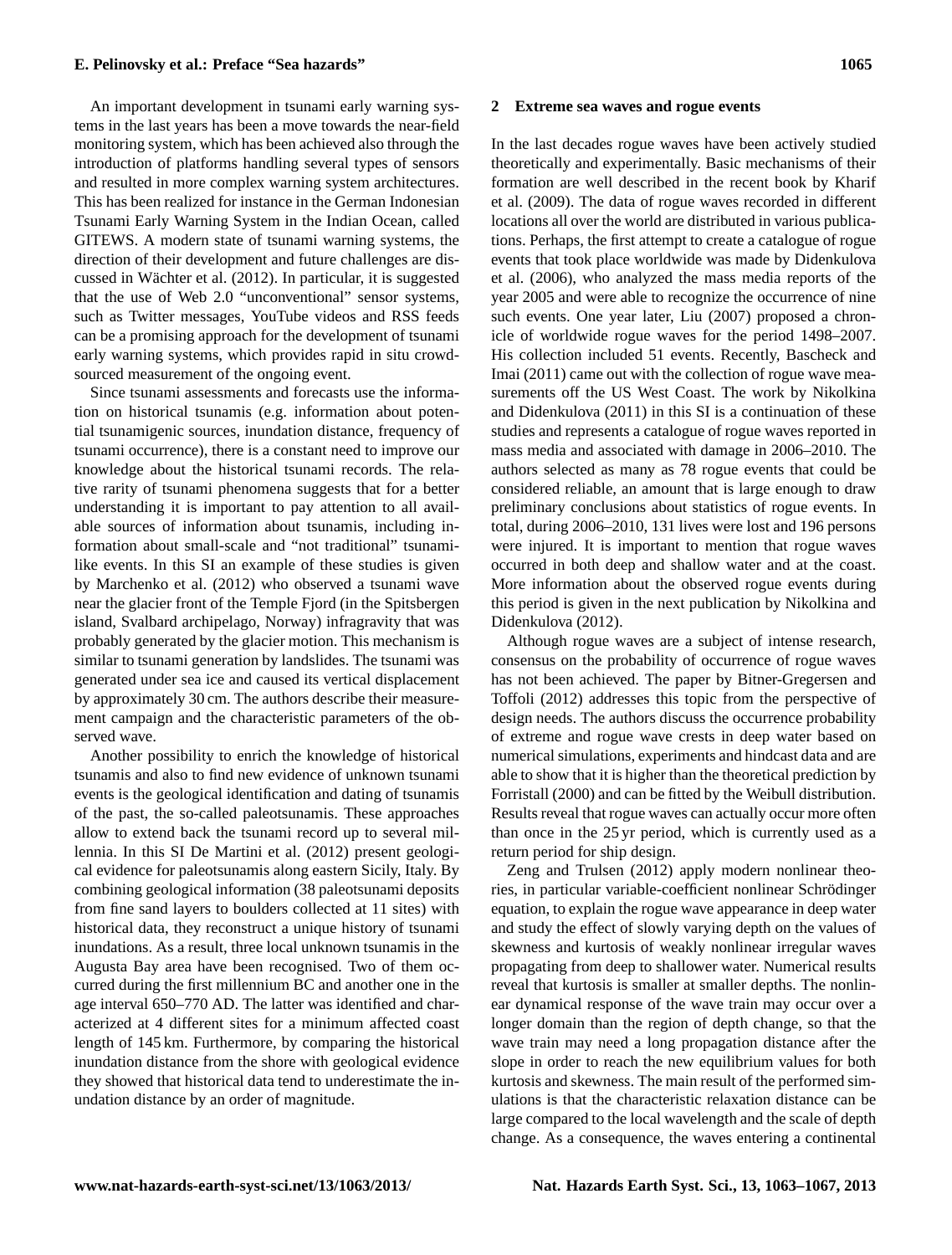shelf from deeper water can have a spatially non-uniform distribution of rogue waves, notably different from that expected from equilibrium statistics at the given depth. Important is that theoretical results are in a good agreement with the data of laboratory experiments (Trulsen et al., 2012). Experimentally it was shown that as relatively long unidirectional waves propagate over a sloping bottom, from a deep to a shallower domain, there can be a local maximum of kurtosis and skewness close to the shallower side of the slope. The probability of large wave envelope has a local maximum near the shallower side of the slope. The described results are obtained for waves at the intermediate water depth for conditions of modulational instability, which are considered to be the main mechanism of a rogue wave formation. However, similar results have been obtained numerically within the variable-coefficient Korteweg–de Vries equation for water waves in a shallow basin of variable depth, which does not allow for the modulational instability (Sergeeva et al., 2011).

Wave-induced extreme water levels in the Puerto Morelos fringing reef lagoon located at the north east of the Yucatan Peninsula (Mexico) are studied by Torres-Freyermuth et al. (2012). Usually, fringing reefs in tropical regions are considered a natural shore protection during extreme wave events. Wave breaking at the shallow reef barrier reduces the energy of high-frequency wind waves, but long or infragravity waves, travelling with the short-wave group, are able to propagate into the reef lagoon with less dissipation. Also a reef barrier provides resonant conditions for water waves leading to wave amplification. Such processes for a given area are studied within 1-D weakly dispersive longwave theory realized in the numerical code SWASH. The model is validated with laboratory experiments and field observations. The model reproduces well-observed high- and low-frequency wave transformation for energetic wave conditions. The numerical results obtained for Puerto Morelos fringing reef lagoon revealed a strong correlation between the offshore sea-swell wave energy and the setup. In contrast, infragravity waves are shown to be the result of a more complex pattern which heavily depends on the reef geometry. Indeed, the southern end of the reef lagoon provides evidence of resonance excitation, suggesting that the reef barrier may act as either a natural flood protection morphological feature, or as an inundation hazard enhancer depending on the incident wave conditions.

## **3 Coastal flooding and storm surges**

Not least because of sea level rise, storm surges and coastal floods are of particular interest to researchers, planners, and disaster control managers. This type of natural hazard can represent an enormous threat to human life and economic assets. The complex nature of flood events is rooted in two different regimes, namely (i) physical and (ii) anthropogenic influences. The genesis of storm surges is very diverse and

various influences play a role. On the one hand, the coincidence of tidal maxima and meteorological patterns leads to extreme sea levels (Woodworth et al., 2011). On the other hand, wind conditions and bight shape determine local surge heights. Moreover, the location of settlements and assets as well as eventual protection measures affect the risk (Pielke and Downton, 2000). Due to the fact that coastal floods represent events of low probability, empirical studies of damages are very difficult. Damage functions need to be assumed (Boettle et al., 2011) so that future damages and uncertainties can be estimated (Boettle et al., 2013).

This complex of interacting subsystems is addressed by a set of five publications in this SI. One way to tackle the issue is to employ the so-called Source-Pathway-Receptor concept as done by Narayan et al. (2012). The authors aim at structuring large coastal flood systems. The proposed graphical system is illustrated by means of two examples. It is found that the system level analysis performs better than simple topographic maps. Torresan et al. (2012) assess the coastal vulnerability to climate change hazards at the regional scale. The authors develop a regional vulnerability assessment (RVA) methodology to analyse site-specific spatial information on coastal vulnerability with the aim of assisting local communities in operational coastal management and conservation. This work is complemented by Doong et al. (2012) who develop an operational coastal flood early warning system. To this purpose they combine existing sea-state monitoring technology, numerical ocean forecasting models, and historical database. The warning system is exemplified with the Typhoon Haitung (Taiwan 2005). Vatvani et al. (2012) overcome limitations of independent numerical weather prediction and storm surge models by employing the Delft3D storm surge model. It is tested using wind drag parameterization to evaluate the improvements on the storm surge model results. Further, Wahl et al. (2012) follow a statistical approach, employing copula functions. The authors analyze hydrodynamic boundary conditions with the purpose of risk analyses in coastal areas.

## **References**

- Bascheck, B. and Imai, J.: Rogue Wave Observations off the US West Coast, Oceanography, 24, 158–165, [doi:10.5670/oceanog.2011.35,](http://dx.doi.org/10.5670/oceanog.2011.35) 2011.
- Bitner-Gregersen, E. M. and Toffoli, A.: On the probability of occurrence of rogue waves, Nat. Hazards Earth Syst. Sci., 12, 751– 762, [doi:10.5194/nhess-12-751-2012,](http://dx.doi.org/10.5194/nhess-12-751-2012) 2012.
- Boettle, M., Kropp, J. P., Reiber, L., Roithmeier, O., Rybski, D., and Walther, C.: About the influence of elevation model quality and small-scale damage functions on flood damage estimation, Nat. Hazards Earth Syst. Sci., 11, 3327–3334, [doi:10.5194/nhess-11-](http://dx.doi.org/10.5194/nhess-11-3327-2011) [3327-2011,](http://dx.doi.org/10.5194/nhess-11-3327-2011) 2011.
- Boettle, M., Rybski, D., and Kropp, J. P.: How changing sea level extremes and protection measures alter coastal flood damages, Water Resour. Res., 49, [doi:10.1002/wrcr.20108,](http://dx.doi.org/10.1002/wrcr.20108) 2013.